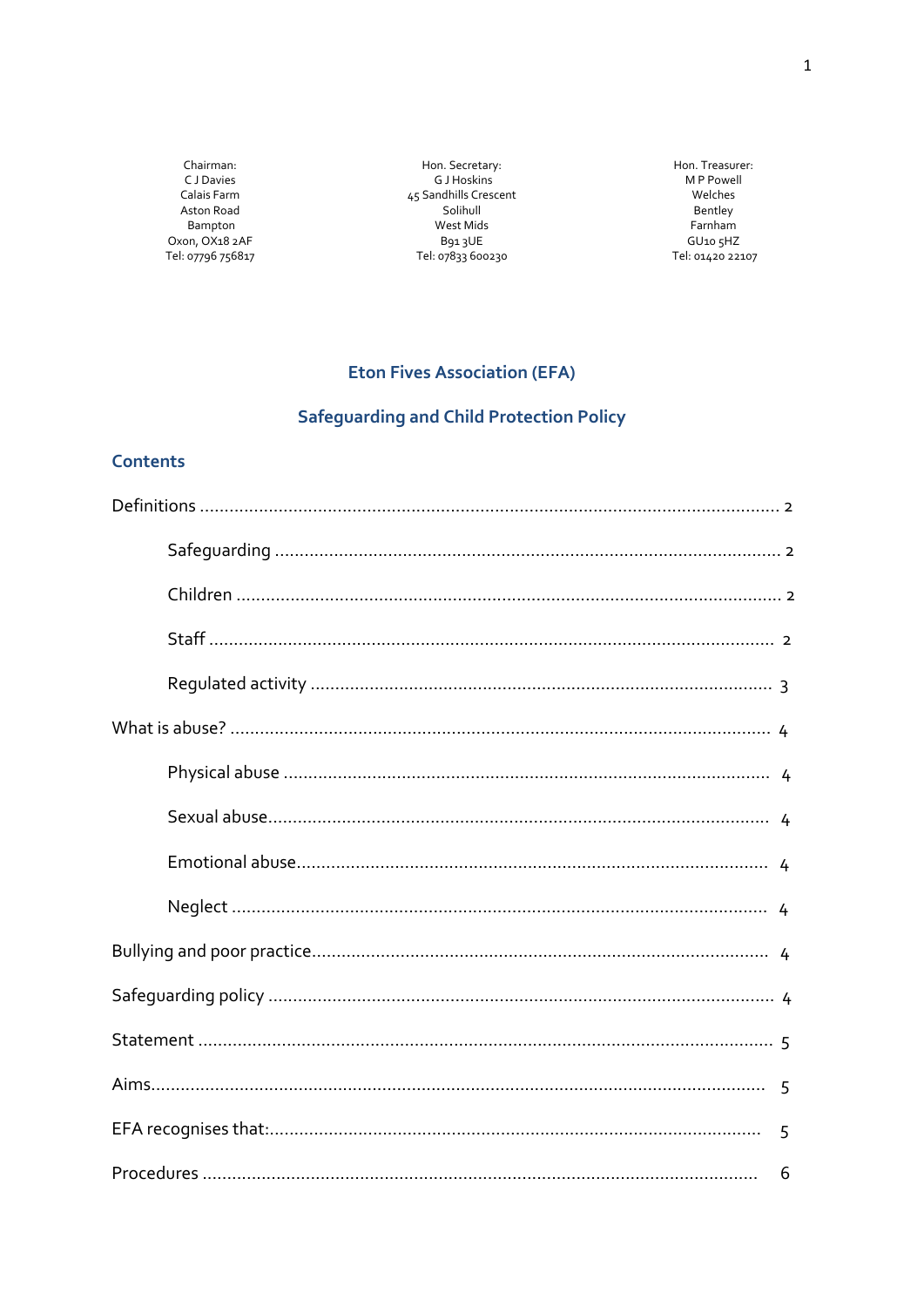The EFA is committed to reviewing its Safeguarding policy and good practice. This policy was written in March 2018 and will be reviewed either annually or more frequently if required.

Last Updated in September 2020 to include changes to Keeping Children Safe in Education 2020

## **Definitions**

## **Safequarding**

Protecting children from maltreatment; preventing impairment of children's health or development; ensuring that children grow up in circumstances consistent with the provision of safe and effective care; and taking action to enable all children to have the best outcomes.' (From Keeping Children Safe in Education [KCSIE] [Sept 2020]).

## Children

Children are defined in the Children Act 1989 as people under the age of 18 years. For the purposes of this policy the legal definition applies.

## Staff

For the purpose of this document, the term "staff" include all paid EFA employees, all volunteer event organisers, all volunteers and all officials who attend events throughout the year.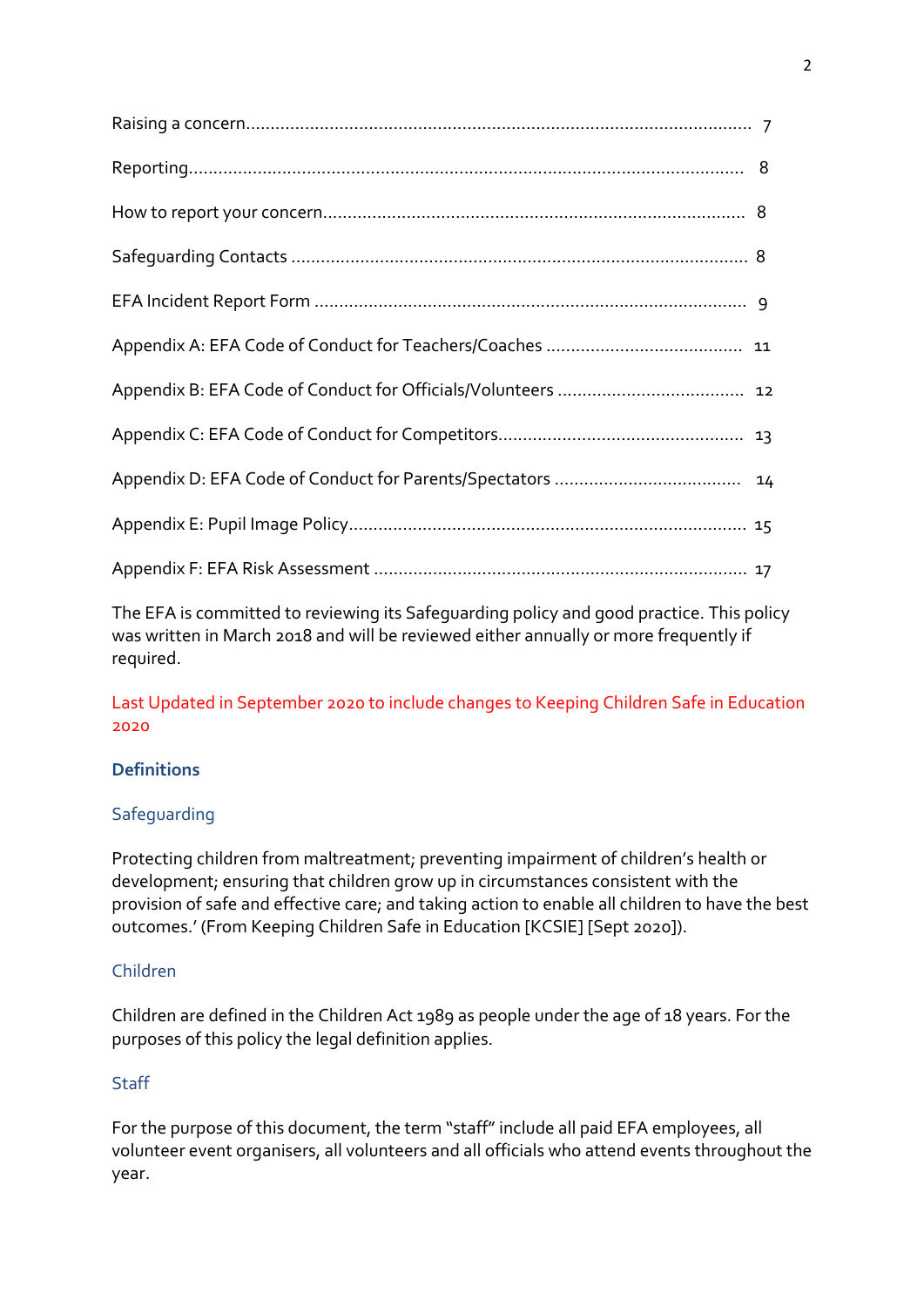### Regulated activity

The statutory definition of Regulated Activity applies to this policy. In summary, this means teaching, training, instruction, care or supervision of children, carried out by the same person frequently (once a week or more often) or on four or more days in a 30 day period, or overnight AND the individual carrying out the activity of teaching, training or instructing is unsupervised (expect for paid roles in specified places). (From: Defining supervision and regulated activity – sport and recreation sector guidance January 2017).

#### **What is abuse?**

There are four main types of abuse: physical, sexual, emotional and neglect. An individual may abuse or neglect a child directly or may be responsible for abuse by failing to prevent another person harming that child.

#### Physical abuse

Physical abuse may involve hitting, shaking, throwing, poisoning, burning or scalding, drowning, suffocating, or otherwise causing physical harm to a child. Examples of physical abuse in sport include extreme physical punishments; forcing a child into training and competition that exceeds the capacity of his or her immature and growing body, or limitations of a disability; assaulting a person; or where the child is given drugs to enhance performance or in the case of a child, delay puberty.

#### Sexual abuse

Sexual abuse involves forcing a child to take part in sexual activities, which may involve inappropriate touching, penetrative or non-penetrative sexual acts. They may include noncontact activities, such as involving children in looking at, or in the production of, sexual photographic or online images, watching sexual activities, or encouraging children to behave in sexually inappropriate ways.

#### Emotional abuse

Emotional abuse is the persistent maltreatment of a child such as to cause severe and persistent adverse effects on their development. It may involve conveying to children that they are worthless or unloved, inadequate, or valued only insofar as they meet the needs of another person. It may feature age or developmentally inappropriate expectations being imposed. These may include interactions that are beyond the child's developmental capability, as well as overprotection and limitation of exploration and learning, or preventing them from participating in normal social interaction. Emotional abuse may involve a child seeing or hearing the ill-treatment of another as well as serious bullying, causing children to feel frightened or in danger, or the exploitation or corruption of children. Some level of emotional abuse is involved in all types of maltreatment of a child, though it may also occur alone. Examples of emotional abuse in sport include subjecting children to constant criticism, name-calling, and sarcasm or bullying. It could also include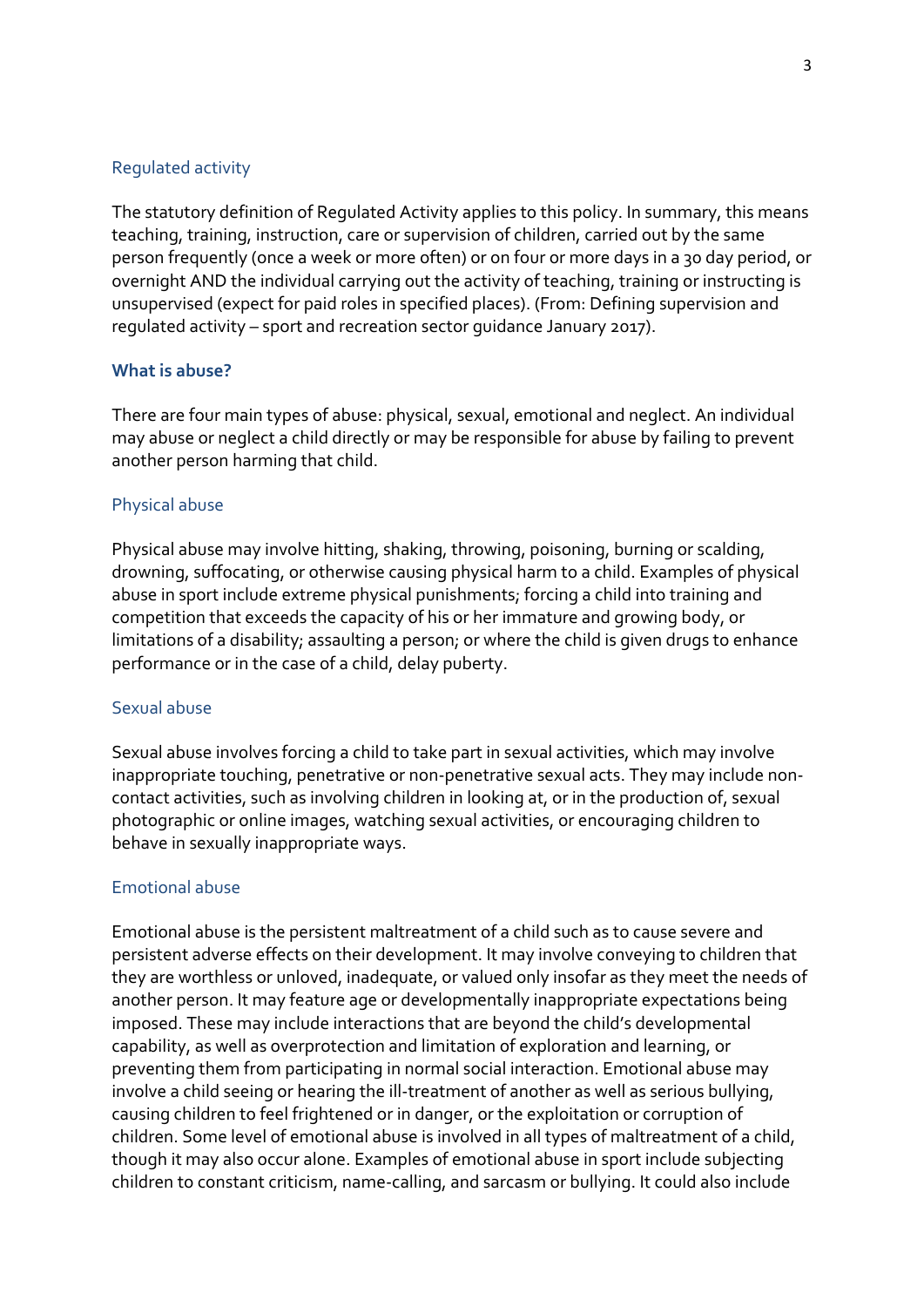their regular exclusion from an activity, non-selection for a team, failing to rotate squad positions or more subtle actions such as staring at or ignoring a child. Putting players under consistent pressure to perform to unrealistically high standards is also a form of emotional abuse.

#### **Neglect**

Neglect is the persistent failure to meet a child's basic physical and/or psychological needs, likely to result in the serious impairment of their health or development. Neglect may involve a parent failing to provide adequate food, clothing and shelter (including exclusion from home or abandonment), failing to protect a child from physical and emotional harm or danger, or to ensure adequate supervision (including the use of inadequate care-givers) or to ensure access to appropriate medical care or treatment. It may also include neglect of, or unresponsiveness to, a child's basic emotional needs. Examples of neglect in sport could include: not ensuring children are safe, exposing them to undue cold or heat or unsuitable weather conditions, or exposing them to unnecessary risk of injury.

#### Nb Bullying

Bullying is often considered to be a fifth type of abuse but when it does occur it usually has elements of one or more of the four categories identified. The bully can be a parent who pushes too hard, a coach or manager with a 'win at all costs' attitude or another intimidating child. It should also be recognised that bullying can take place in the virtual world of social networking sites, emails or text messages. Bullying should not be ignored and the victim should be supported through what can be a traumatic experience. Bullying will not just go away. Bullies can be very cunning and develop strategies to avoid it being seen by anyone but the victim. Bullying takes many forms but ultimately it is the perception of the victim that determines whether or not they are being bullied rather than the intention of the bully. There are opportunities to bully at any event but it is the way that incidences are dealt with which makes the difference between life being tolerable or becoming a misery for the victim.

#### Nb Poor practice

Incidents of poor practice arise when the needs of children are not afforded the necessary priority, compromising their wellbeing. Poor practice can easily turn into abuse if it is not dealt with as soon as concerns are raised or reported. Examples of poor practice may be shouting, excessive training, creation of intra-club 'elite squads', ridicule of players' errors, ignoring health and safety guidelines and failing to adhere to the club's code of conduct.

### **Safeguarding policy**

#### **Statement**

The EFA is committed to protecting the health, safety and well-being of all children at its events. The EFA has stringent and active measures in place in order to provide a safe environment for all children at events.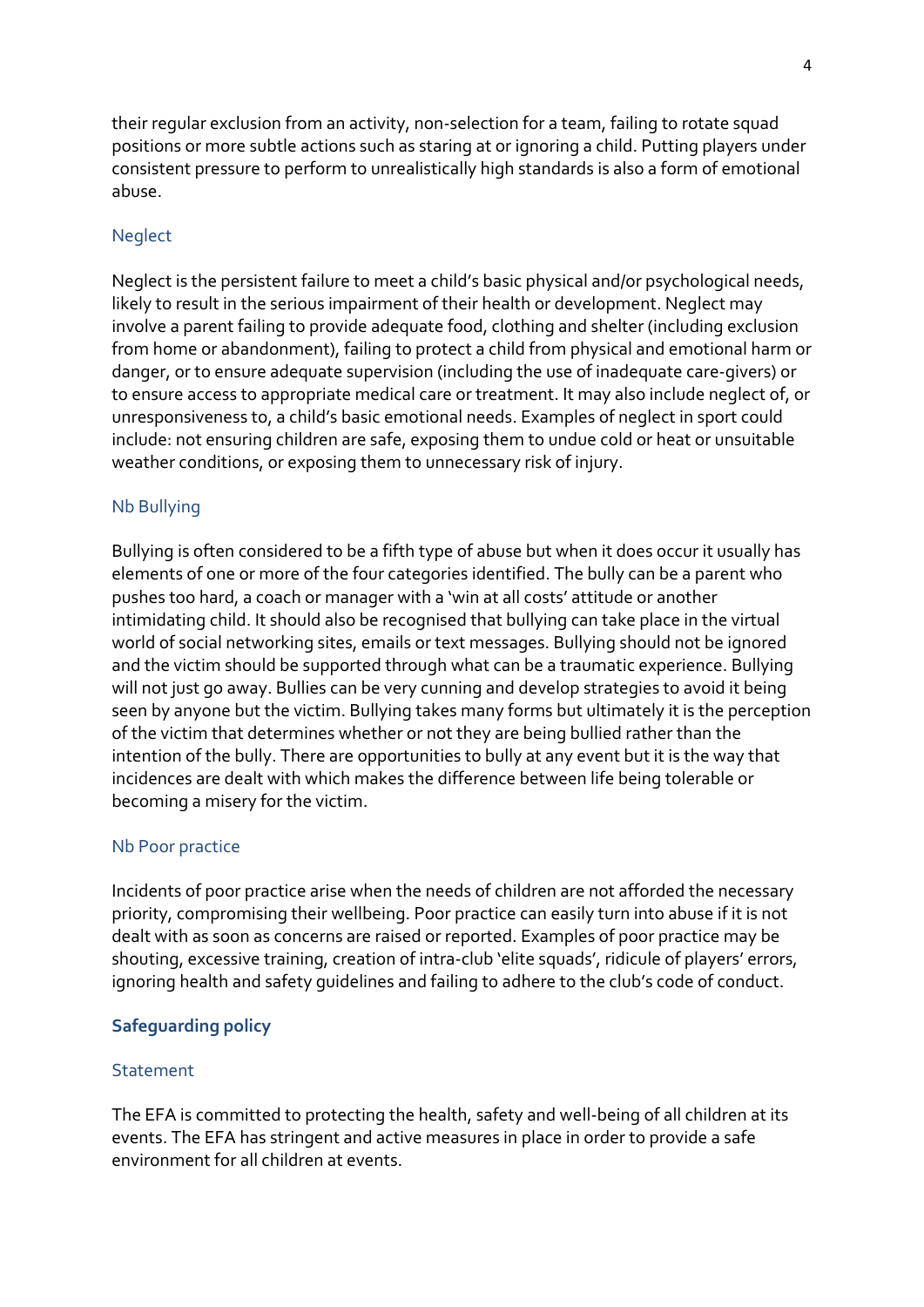Safeguarding is everyone's responsibility and therefore all staff have a mandatory responsibility to act in accordance with this policy.

All schools also have a responsibility to ensure that their children are aware of their school's safeguarding procedures and protocols.

This policy should be read alongside EFA:

- · Code of practice for teachers/coaches (Appendix A)
- · Code of practice for officials (Appendix B)
- · Code of practice for competitors (Appendix C)
- · Code of practice for parents/spectators (Appendix D)
- · Pupil image policy (Appendix E)
- · Risk Assessment (Appendix F)
- · Anti-Bullying Policy (Appendix G)

#### Aims

We will put children's best interests first by:

- · Protecting children at EFA events at all times.
- · Providing EFA staff with appropriate and regular safeguarding training..

### The EFA recognises that:

· The welfare of the child at our sports events is paramount, as enshrined in the Children Act 1989.

· Safeguarding is everyone's responsibility, particularly regarding reporting concerns.

· The rights, dignity and worth of all young people should always be respected.

· All children, regardless of age, disability, gender, racial heritage, religious belief, sexual orientation or identity have the right to equal protection from all types of harm or abuse

· Some children are additionally vulnerable which may be due to disability, language, sexual orientation, culture or for the fact that they perform in an elite environment. It is therefore important to raise awareness of additional risks and address needs, as required.

· This safeguarding policy is only effective when EFA works in partnership with all schools who attend our events.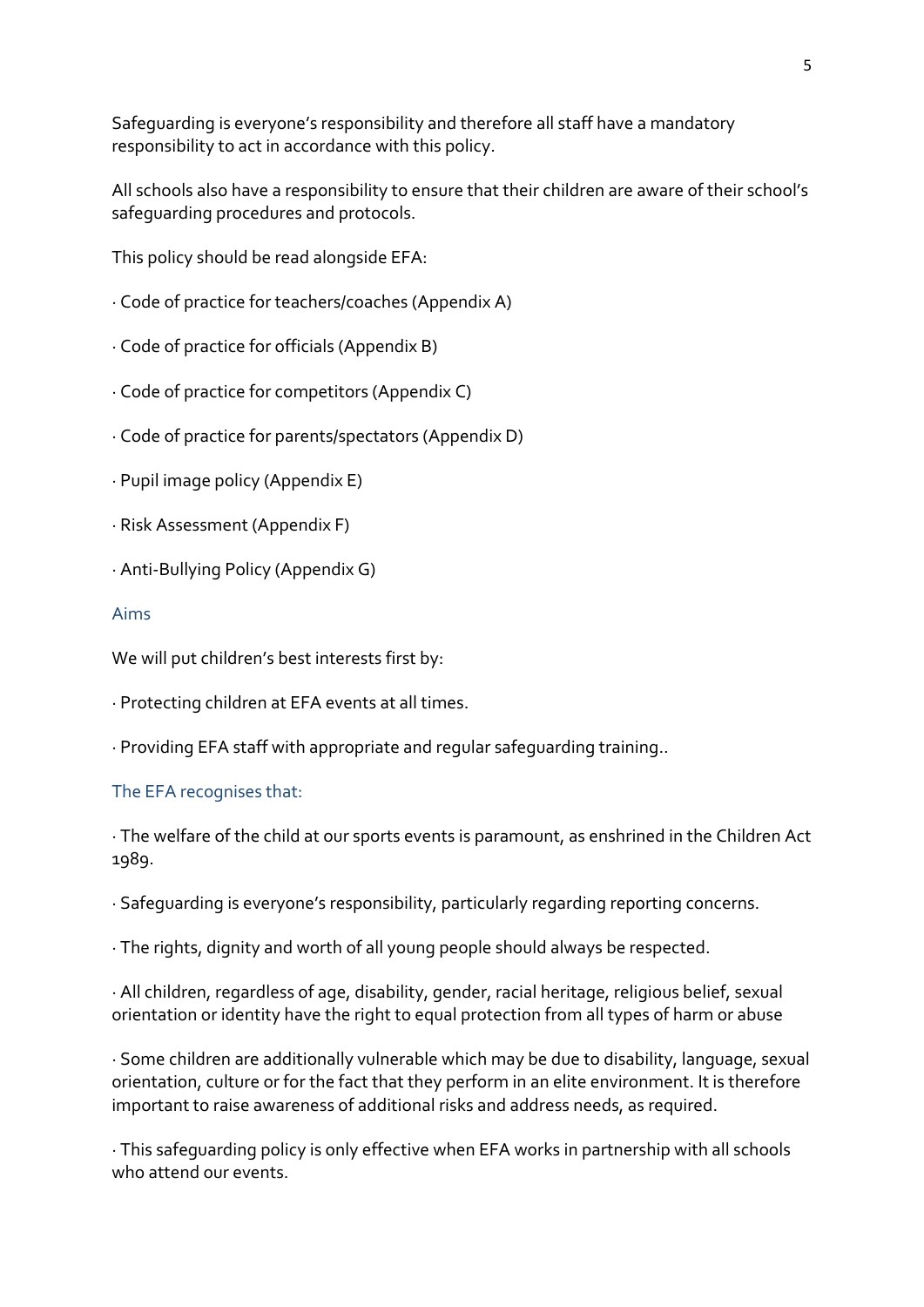· It is everyone's responsibility to report abuse but it is the responsibility of child protection experts to determine whether abuse has taken place.

· Statutory agencies have a role in safeguarding young people and information should be shared with them as appropriate.

### **Procedures**

The EFA seeks to keep children and young people safe by:

· Valuing, listening to and respecting all children.

· Appointing a designated safeguarding officer (DSL) and a deputy safeguarding officer, and a lead board member for safeguarding.

· Ensuring all organisers complete a risk assessment of the event, including identifying any roles that will be carried out by officials or volunteers that are deemed regulated activity.

· Publishing the EFA Safeguarding Policy and Safeguarding Training Presentation on its website so that it is available for all coaches, volunteers, competitors and parents to read.

All members of the Board and Official EFA Tournament organisers must confirm that they have read and understood the Safeguarding advice given in this policy and in the EFA Safeguarding Training presentation.

· Recording and storing information professionally, securely and in accordance with regulation.

· Using our safeguarding procedures to share concerns and relevant information with schools.

- · Using our procedures to manage any allegations against staff appropriately.
- · Creating and maintaining an anti-bullying environment.

· Ensuring all health and safety measures are adhered to in accordance with the law and regulatory guidance.

### **Raising a concern**

If a child discloses information to you at an event, you should:

- Stay calm
- Reassure them that they are not to blame
- Avoid making promises of confidentiality or outcome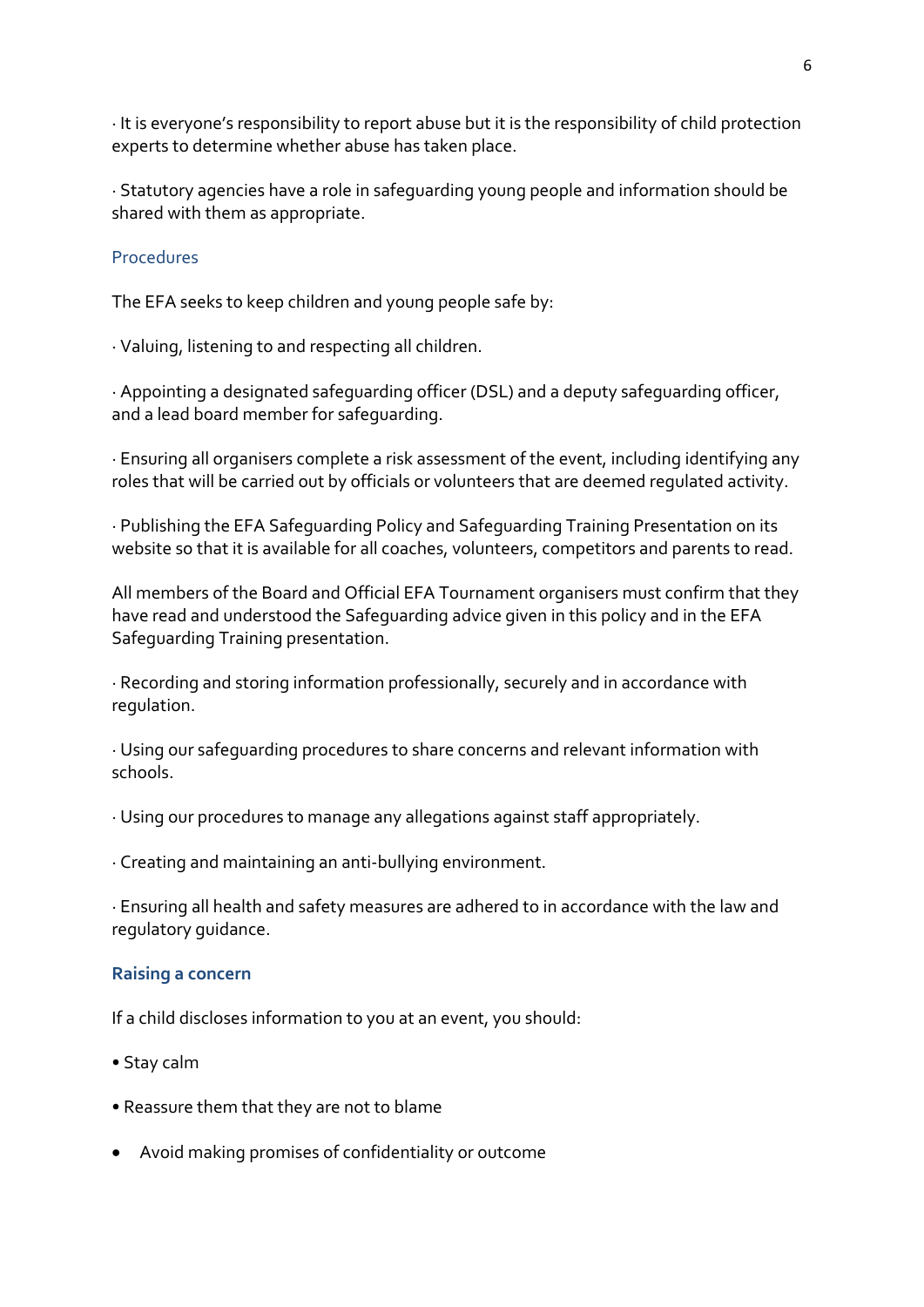- Keep questions to a minimum
- Make brief, accurate notes at the earliest opportunity

• Report concerns immediately to the designated safeguarding lead and give them as much information as possible.

As a member of staff, if you have any suspicions or concerns about the safety or welfare of a child at an event, you must pass these on to the EFA's DSL and to the relevant school's DSL as soon as possible.

If a child is in immediate danger or is at risk of harm, a referral should be made to the police and / or children's social care immediately. Anyone can make a referral. Where referrals are not made by the EFAs DSL, the EFA's DSL and the DSL of the relevant school should be informed as soon as possible that a referral has been made.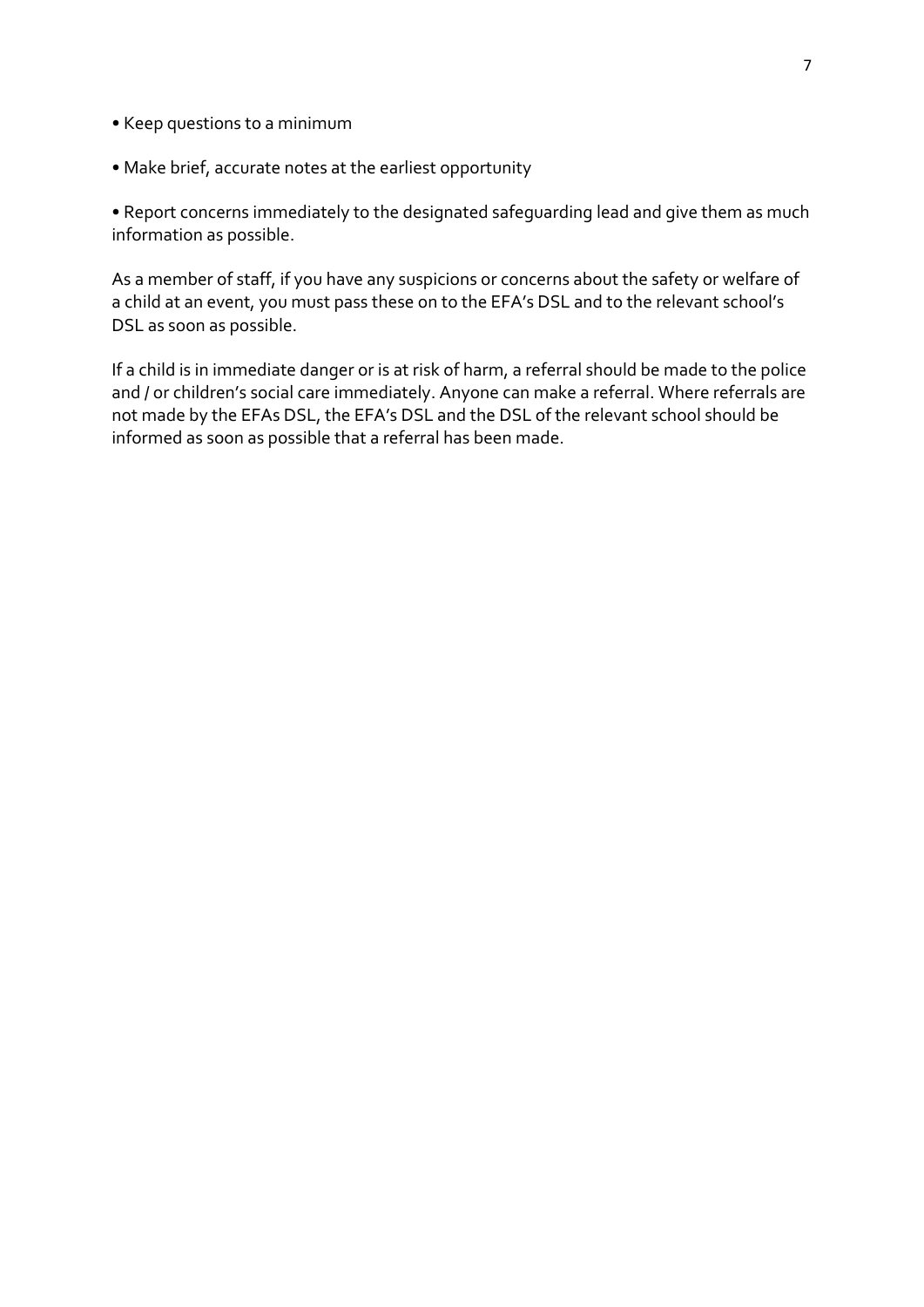### **How to report your concern**

All concerns should be recorded in writing. If in doubt about recording requirements, staff should discuss with the EFA's DSL. Please complete the form below and give it to the EFA's DSL.

## **Safeguarding Contacts**

EFA Designated Safeguarding Lead (DSL)

Name: Mandie Barnes

Email: Mandie\_101@btinternet.com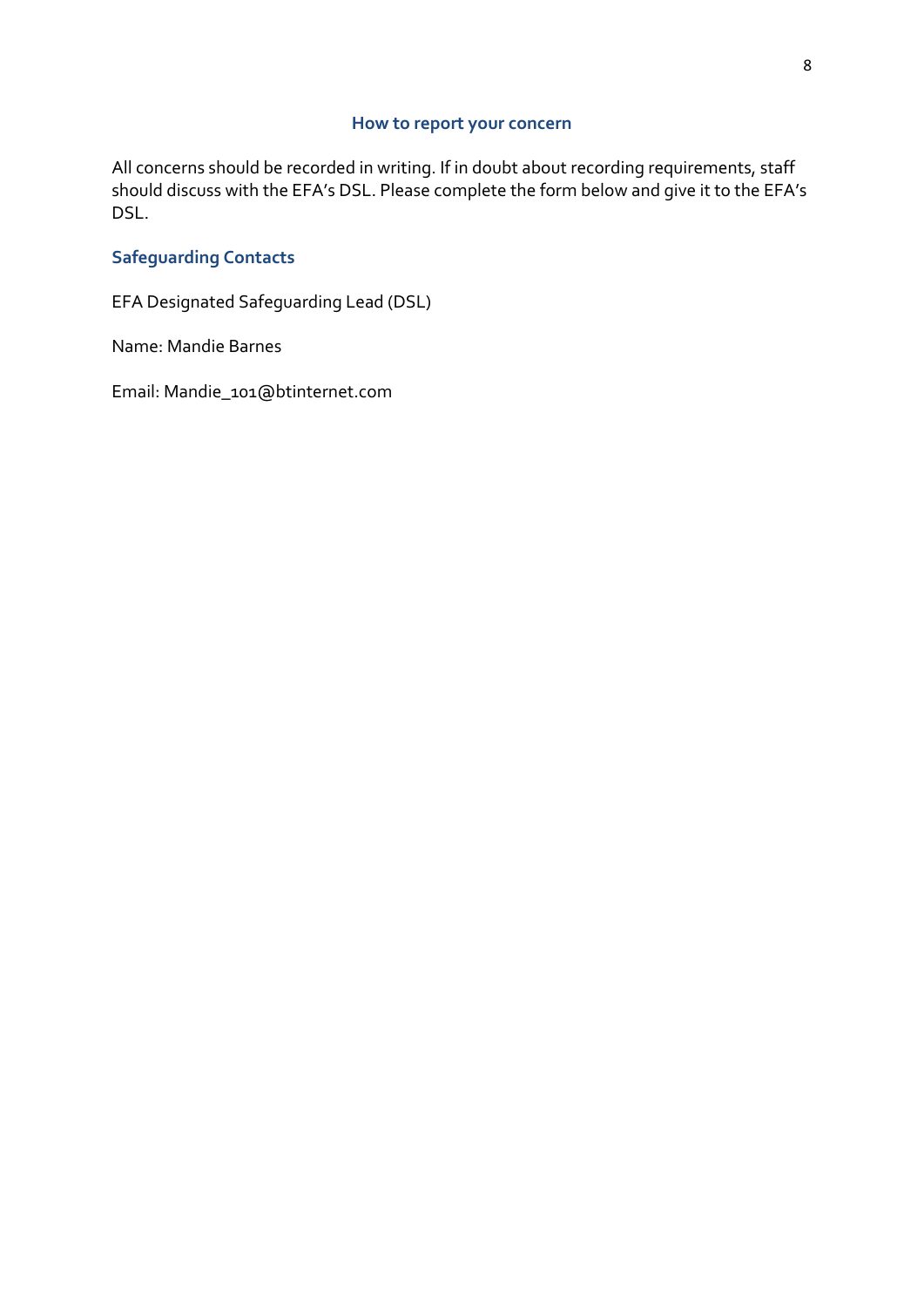#### **Cause for Concern Form**

Name:

Date of birth:

Ethnicity:

Any disability or special needs:

What are your concerns about the pupil? Please provide a description of any incidents or observations including dates and times.

1. What have you observed and when? Include anything you have personally witnessed. Be clear about what is fact and what is your opinion.

2. What have you been told and when? Include anything the child or another person has told you. Use exact words if possible. Be clear about who has said what.

3. What have you heard and when? Include any information you have heard from a third party relating to the concern.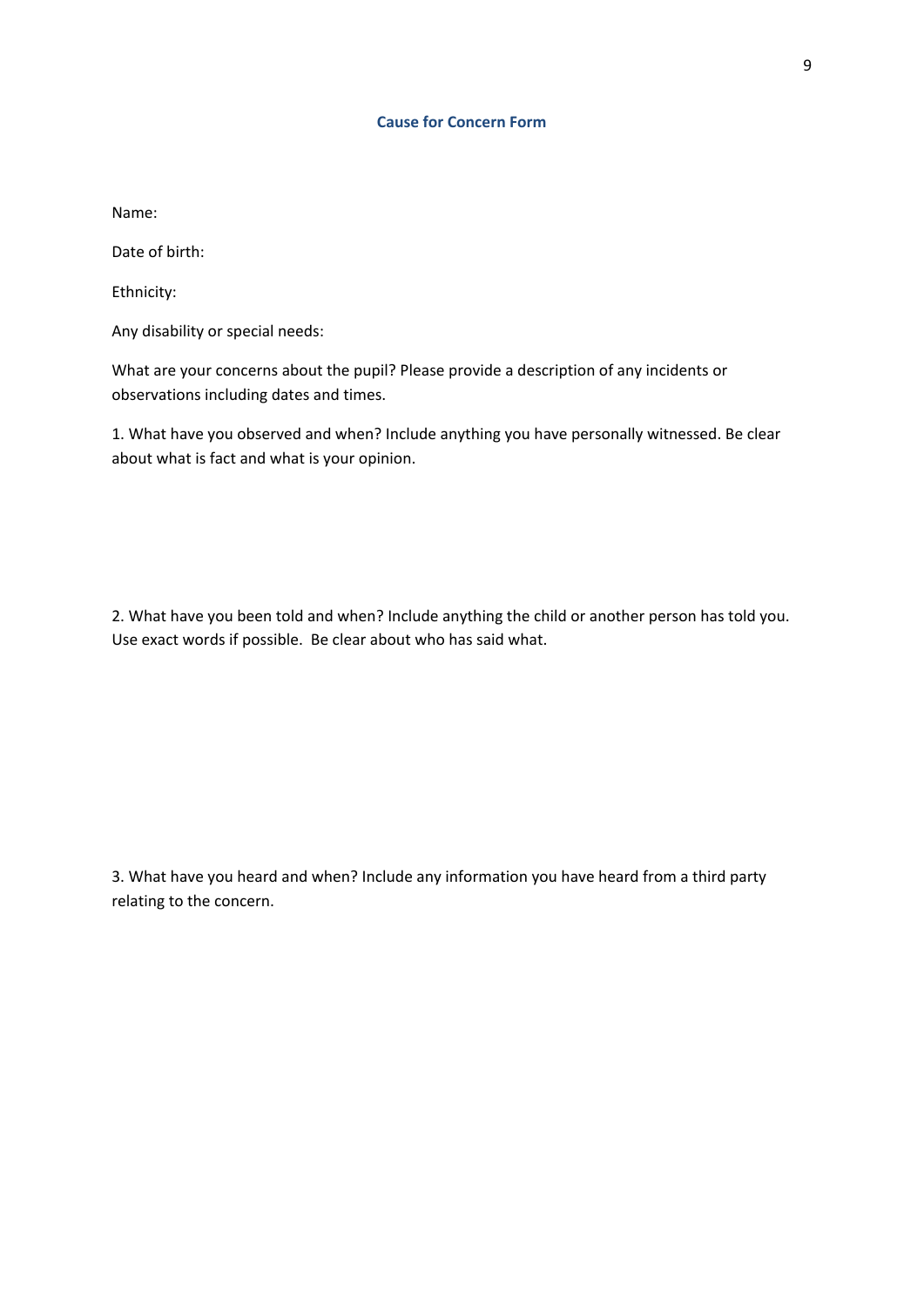. What action have you taken in response to this concern? Have you contacted anyone else in relation to the concern? If the parent(s)/carer(s) have not been contacted, please explain why.

5. If the child has a physical injury, have you sought medical advice? Has the child received any medical attention in relation to the injury?

Date and time of this record:

Your name (please print):

Your position or job title:

Your signature:

Now give this record to the DSL or equivalent.

Date and time received by the DSL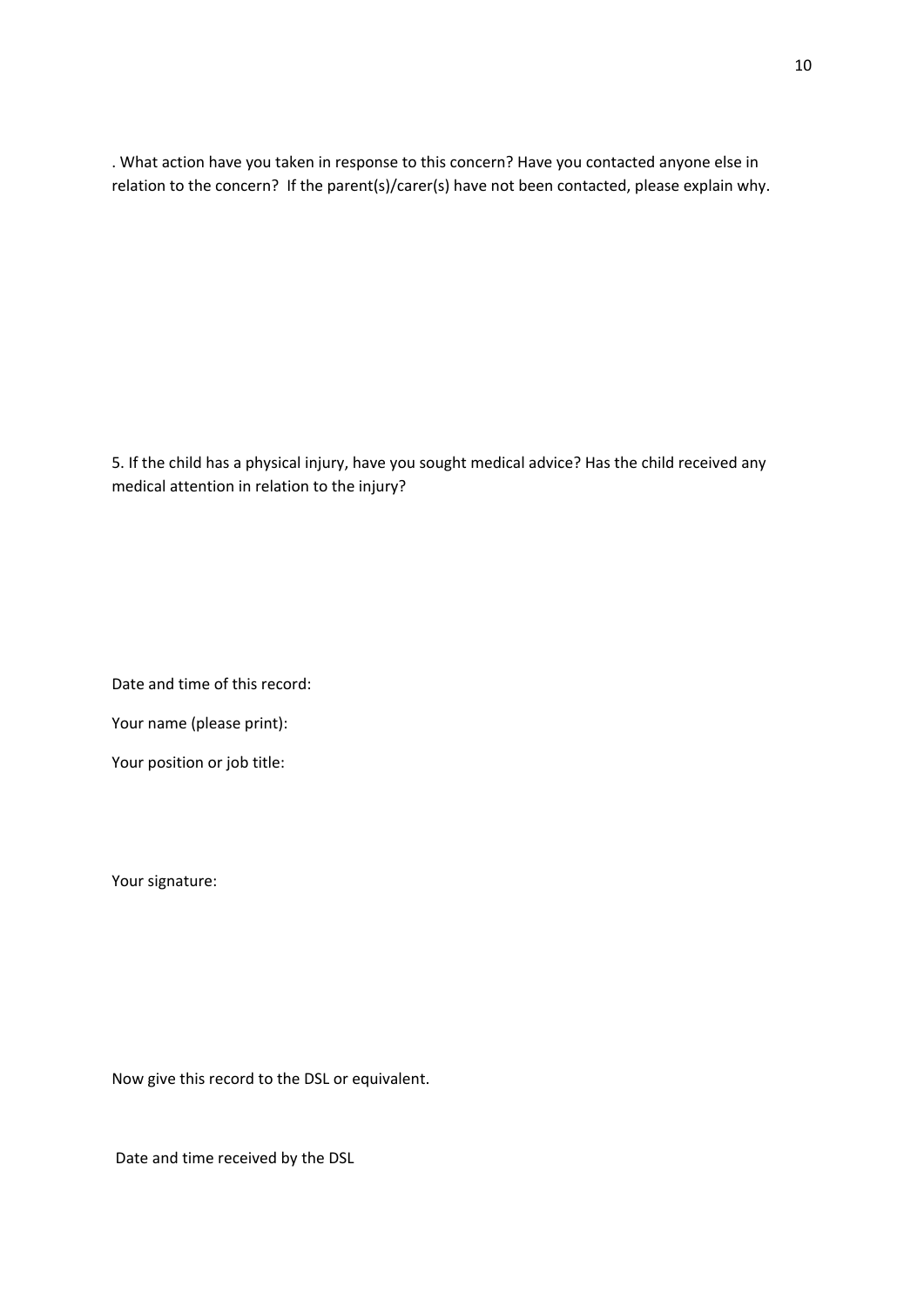### **Appendix A**

### EFA Code of Conduct for Teachers/Coaches

EFA Sports events are held in high regard by member schools. The code aims to ensure that all EFA events are enjoyable and fair for all pupils involved.

As a teacher/coach entering an EFA sports event, you have a responsibility to:

- 1. Fully commit to this code of practice.
- 2. Ensure that all teachers/coaches attending the event have read and understood the EFA safeguarding policy and procedures.
- 3. Ensure that all teachers/coaches attending the event have read and understand your school safeguarding policy and procedures and have undergone the necessary safeguarding checks.
- 4. Ensure that all children attending the event understand your school's safeguarding procedures.
- 5. Ensure that teachers/coaches attending the event use appropriate language and behaviour at all times.
- 6. Ensure that your children respect the rules, officials and opposition at all times.
- 7. Remember that children play for fun and enjoyment and winning is only part of this.
- 8. Never ridicule or shout at children for making mistakes or losing a competition.
- 9. Understand the effort that goes into organising an EFA event. Late withdrawals create problems for the organiser and other schools who have entered. Your place could have been given to another school on the waiting list.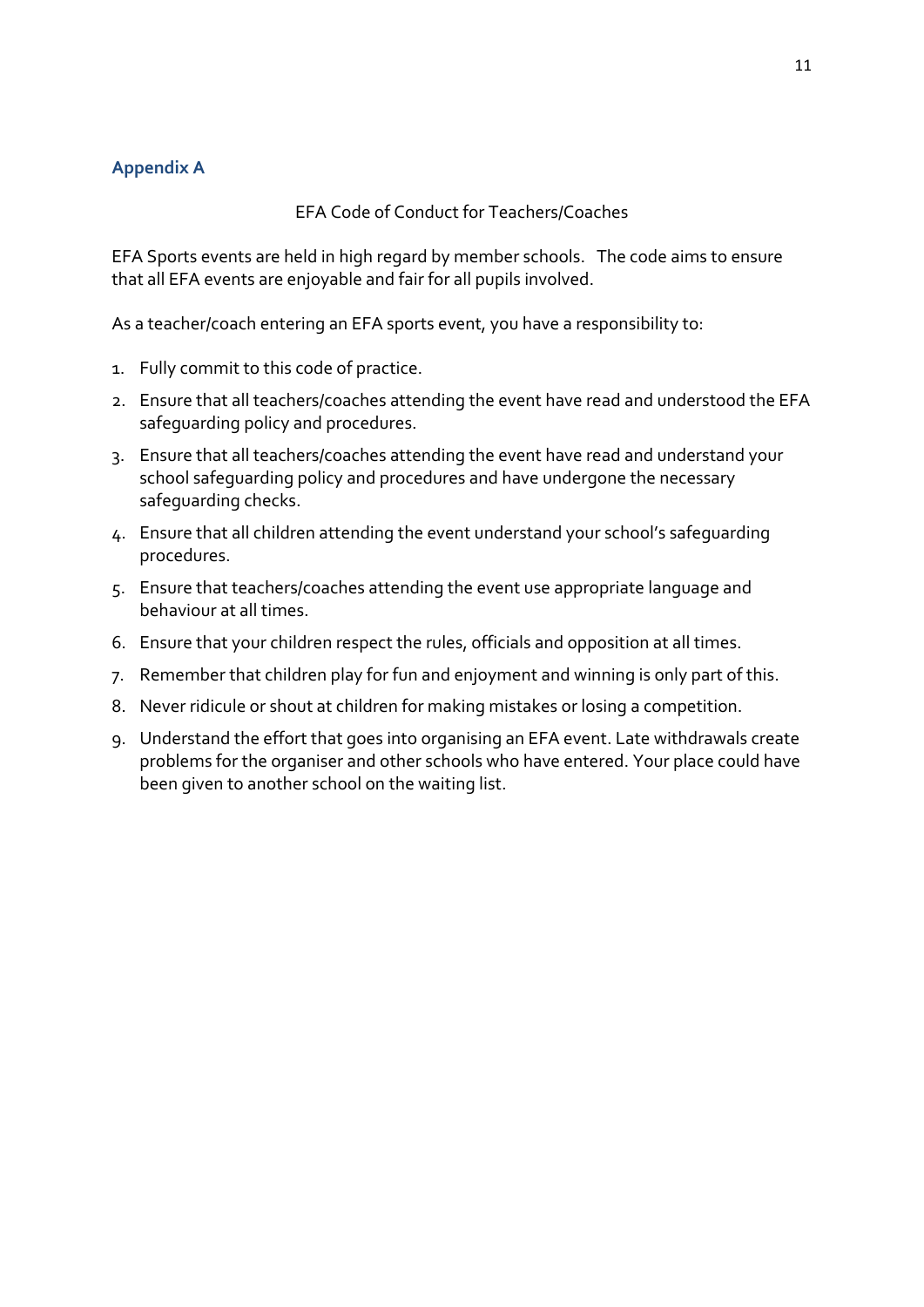## **Appendix B**

### EFA Code of Conduct for Officials/Volunteers

EFA Sports events are held in high regard by member schools. The EFA's code of conduct is a set of behaviours we expect at our events. The code aims to ensure that all EFA events are enjoyable and fair for all involved.

As an official/volunteer at an EFA sports event, you have a responsibility to:

- 1. Fully commit to this code of practice.
- 2. Ensure that you have read and understood EFA safeguarding policy and procedures.
- 3. Be a positive role model and lead by example.
- 4. Ensure the safety of children throughout the event.
- 5. Explain your decisions clearly and concisely and at all times to be fair and unbiased.
- 6. Refuse to tolerate or condone unfair play of any kind.
- 7. Emphasise the spirit and the ethos of the game.
- 8. Take time to speak to players and coaches after the game.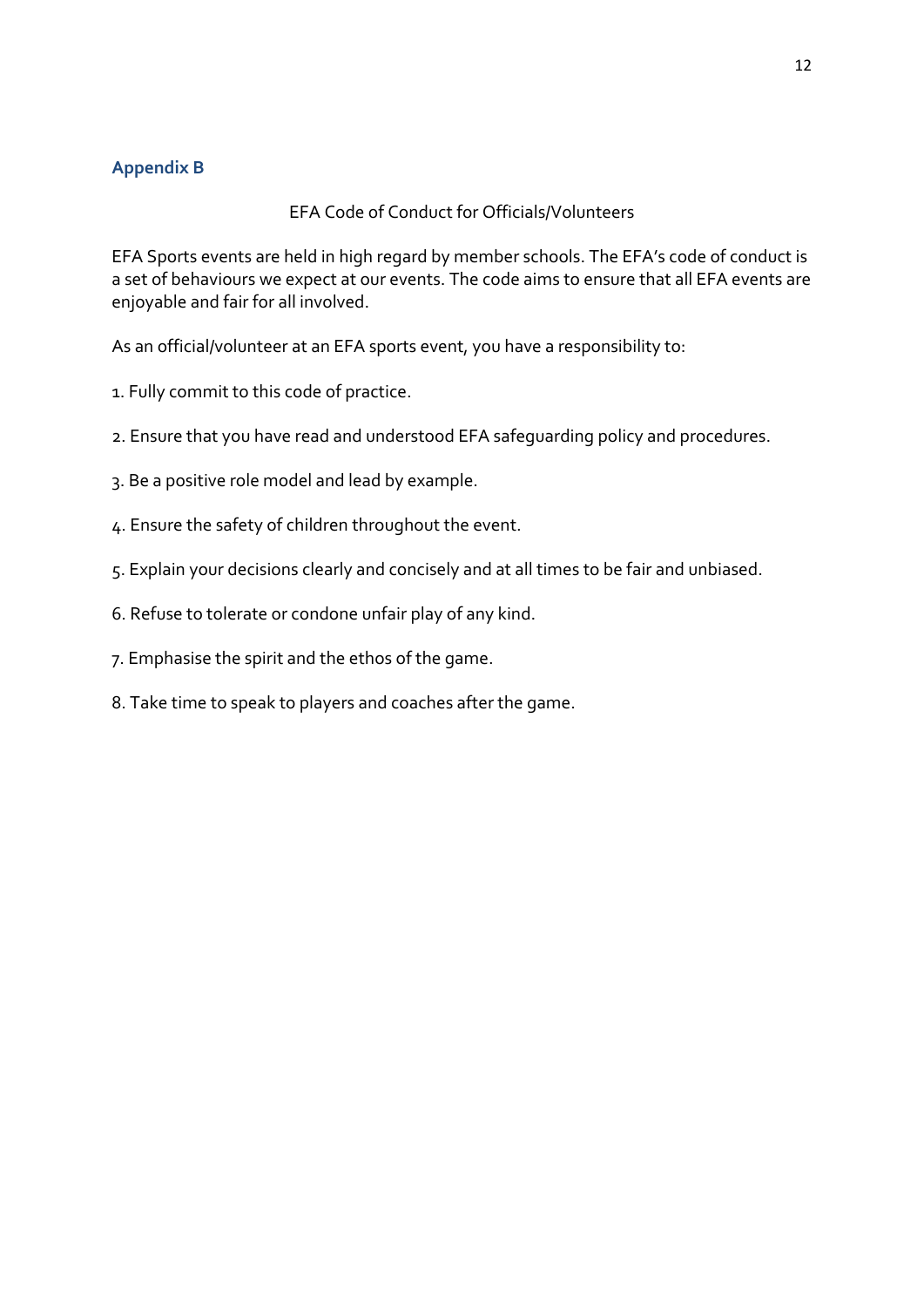## **Appendix C**

#### EFA Code of Conduct for Competitors

EFA Fives Competitions are held in high regard by member schools. The EFA's code of conduct is a set of behaviours we expect at our events. The code aims to ensure that all EFA events are enjoyable and fair for all involved.

As a competitor in an EFA Competition, you have a responsibility to:

- 1. Fully commit to this code of practice.
- 2. Play for the fun and enjoyment of it, not just to please your parents or coach/teacher.
- 3. Accept decisions; all questions need to be decided on court by the four players. If there is any doubt between you then you should play a let ball.
- 4. Respect your opponents and the competition organisers.
- 5. Remember that the aim of the game is to have fun, improve skills and to feel good.
- 6. Treat all teammates and opponents as you would wish to be treated.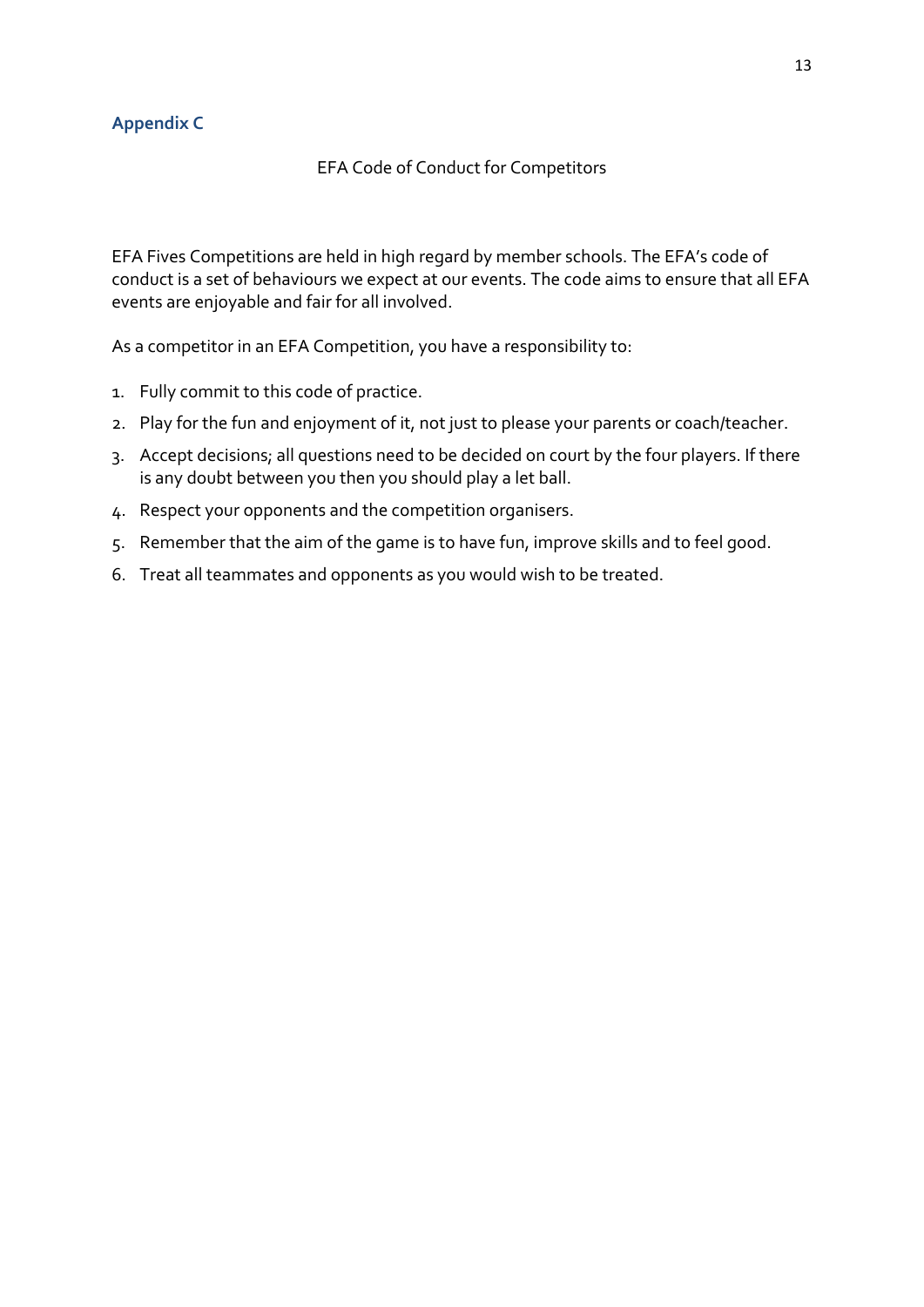## **Appendix D**

### Code of Conduct for Parents / Spectators

EFA Sports events are held in high regard by member schools. The EFA's code of conduct is a set of behaviours we expect at our events. The code aims to ensure that all EFA events are enjoyable and fair for all children involved.

### Introduction.

Eton Fives is possibly unique as a sport in as much as right up to the highest level, the game is played without a match referee or umpire. All decisions on court – (for example if the ball was up or down / the ball was in or out / a player was obstructed in their attempt to play the ball) are decided by the players in unison on court.) If there is any doubt between them they should play a let. No one outside the courts should attempt to interfere with this decision making process. Even if players ask for advice the only thing you can say is to remind them that they must reach the decision on court and that if there is any doubt they should play a let.

As a parent/spectator at an EFA sports event, you have a responsibility to:

- 1. Fully commit to this code of practice.
- 2. Ensure that you have read and understood EFA safeguarding policy and procedures.
- 3. Be a positive role model and lead by example.
- 4. Remember that children are involved in sport for their enjoyment; they are not playing to satisfy your ambitions.
- 5. Encourage children to play by the rules.
- 6. Applaud good play by members of all pairs not just your own.
- 7. Not question publicly the officials' judgement and never their honesty.
- 8. Do not harass players, coaches or officials or use unpleasant language.
- 9. Recognise the importance of coaches. Allow them to decide what is best. They give their time, energy and experience to provide guidance for children.
- 10. Emphasise enjoyment and fun. Praise and reinforce effort and improvement.
- 11. Be aware of the physical demands that sport places on children.
- 12. Never ridicule or shout at any child for making a mistake or losing a competition.
- 13. Teach children that effort and teamwork are as important as victory so that the result of each game is accepted without undue disappointment.
- 14. Turn defeat into victory by helping children work towards skill improvement and a positive sporting attitude.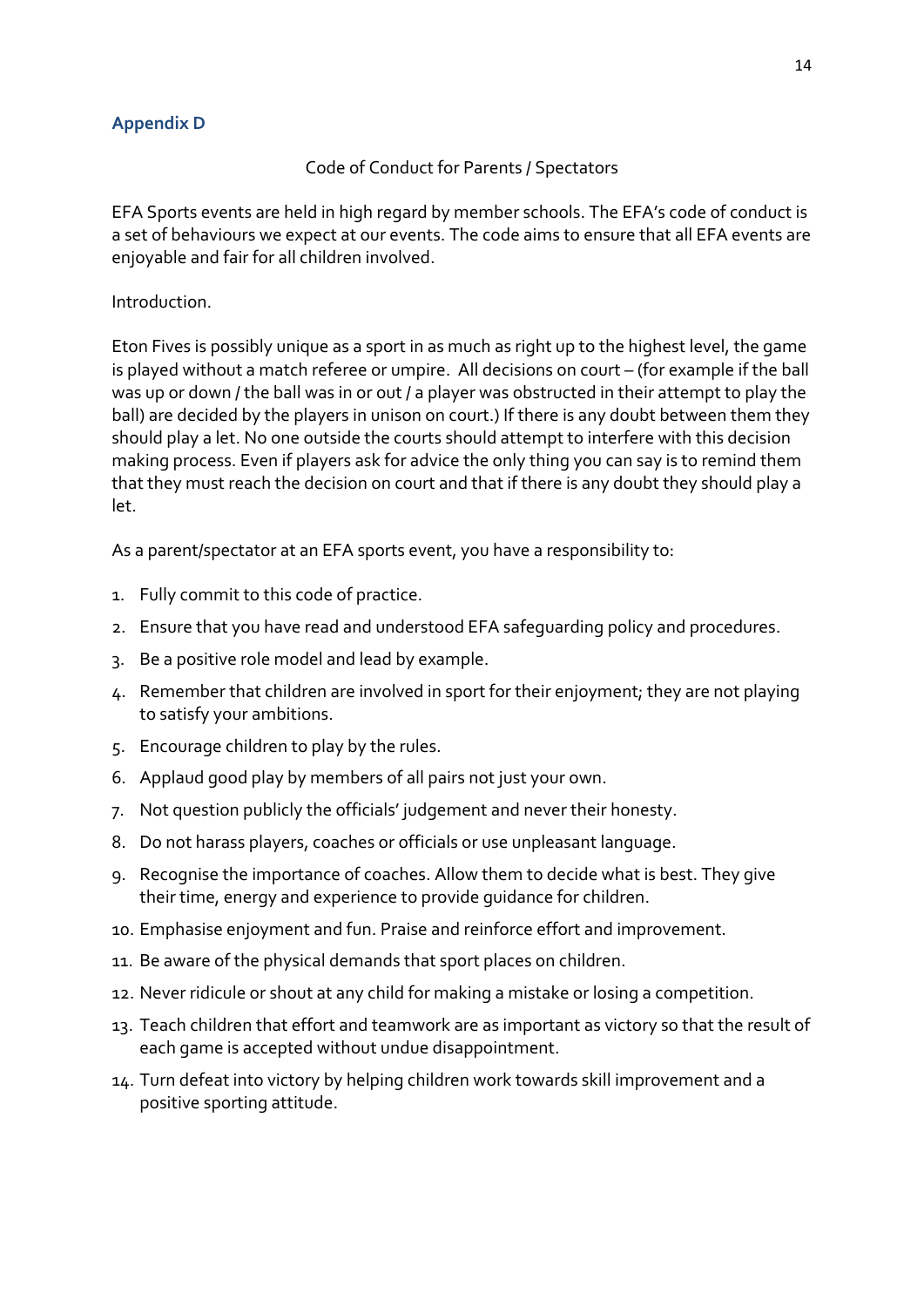## **Appendix E**

### Pupil Image Policy

This policy sets out EFA's approach to the use of photographic images supplied to the association by member schools, and the taking of images by EFA staff and professional photographers for EFA sports events.

It outlines the key principles we adhere to in managing the receipt, use, and publication of such images. It does not cover the use of pupil images in individual schools; member schools are advised to determine their own school policy based on statutory guidance, good practice and the specific needs of their school environment.

Why we publish images:

 As part of our service to member schools, we use images of pupils and school activities, including images taken at sports events by EFA staff and / or professional photographers, to promote the work of the association and the benefits of membership.

We may publish images as follows:

- · On the EFA website
- · On any of EFA' official social media accounts, including Facebook.
- · Within in-house publications, such as newsletters

We never pass any images on to third parties, nor do we authorise their use in other publications. We will not use images for any other purpose without having first received confirmation that the consent of the pupil or his or her parent(s) has first been obtained.

EFA will comply with its data protection obligations under the Data Protection Act 1998 and GDPR regulation from May 2018, when processing personal data in such circumstances.

Consent: All schools should have their own policy in place covering the use of pupil images.

Schools should handle images according to their obligations under the Data Protection Act 1998. When a member school shares a pupil image with EFA, with an assumption that the image will be published, the Association reasonably assumes that the member school has passed on the image in good faith and in accordance with their own agreed policy on the taking and handling of images.

EFA will seek confirmation from member schools that the wishes of parents restricting or refusing the use of images of their children are respected. Where parents are happy for their child's image to be supplied to EFA, we will also obtain written confirmation from the relevant member school(s) that parents have given their informed consent to such.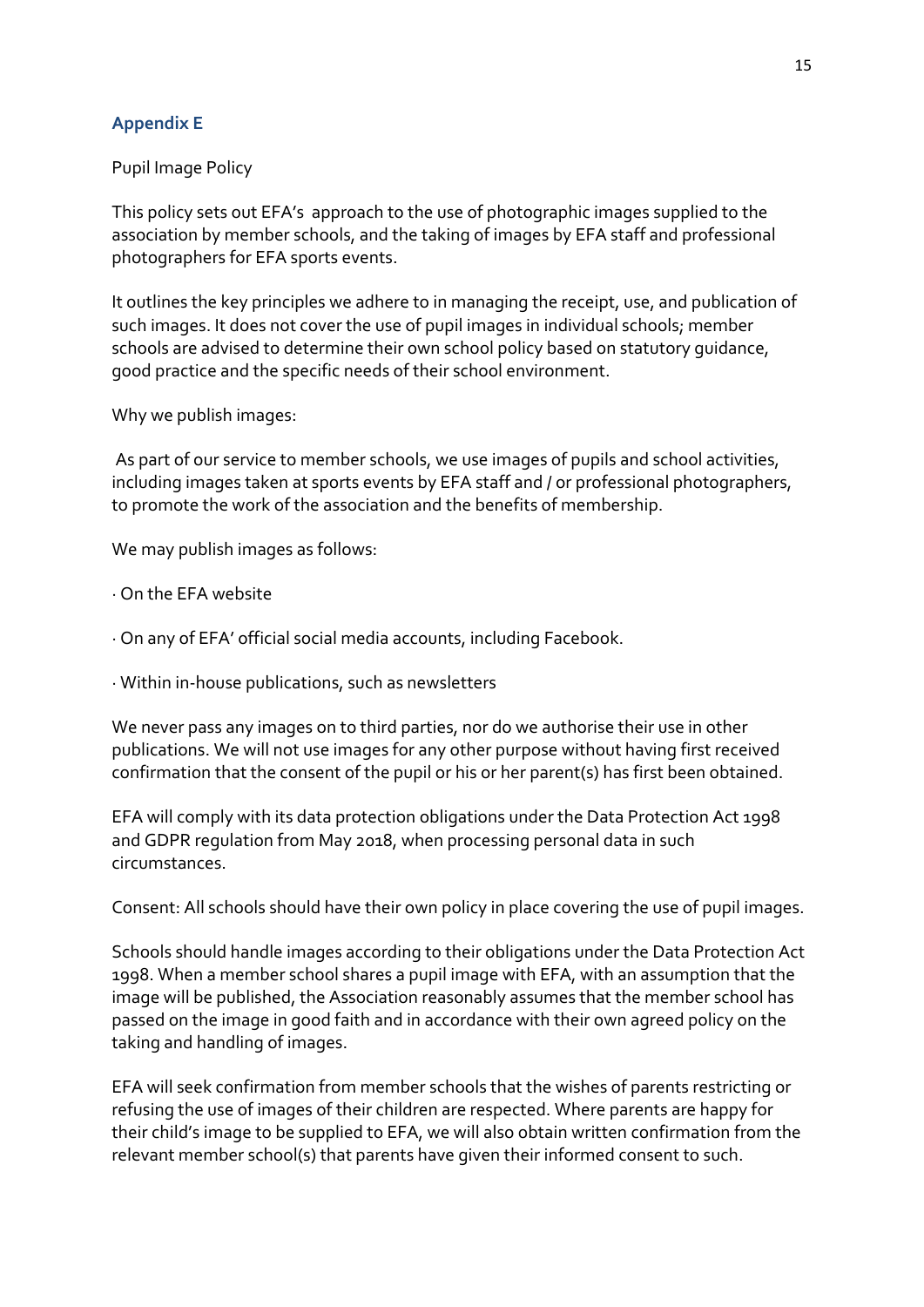Whenever consent is required we will require confirmation that consent has been obtained from parents, unless the pupil is of sufficient maturity and understanding to provide their informed consent.

Photography at EFA sports events:

EFA staff may take photographs at sports events, for use by the association in the ways listed above.

We avoid close-up pictures of individual children, unless a pupil is being recognized for a specific individual achievement, and specific parent/pupil consent to such has first been obtained.

We ensure electronic images are stored confidentially and securely and are accessed only by those EFA staff with authority to do so.

We will never show, copy, or give an image to any unauthorised person.

We do not publish the full name of the school, unless the school has indicated it would like us to do so.

We will avoid using the first and last name of a pupil.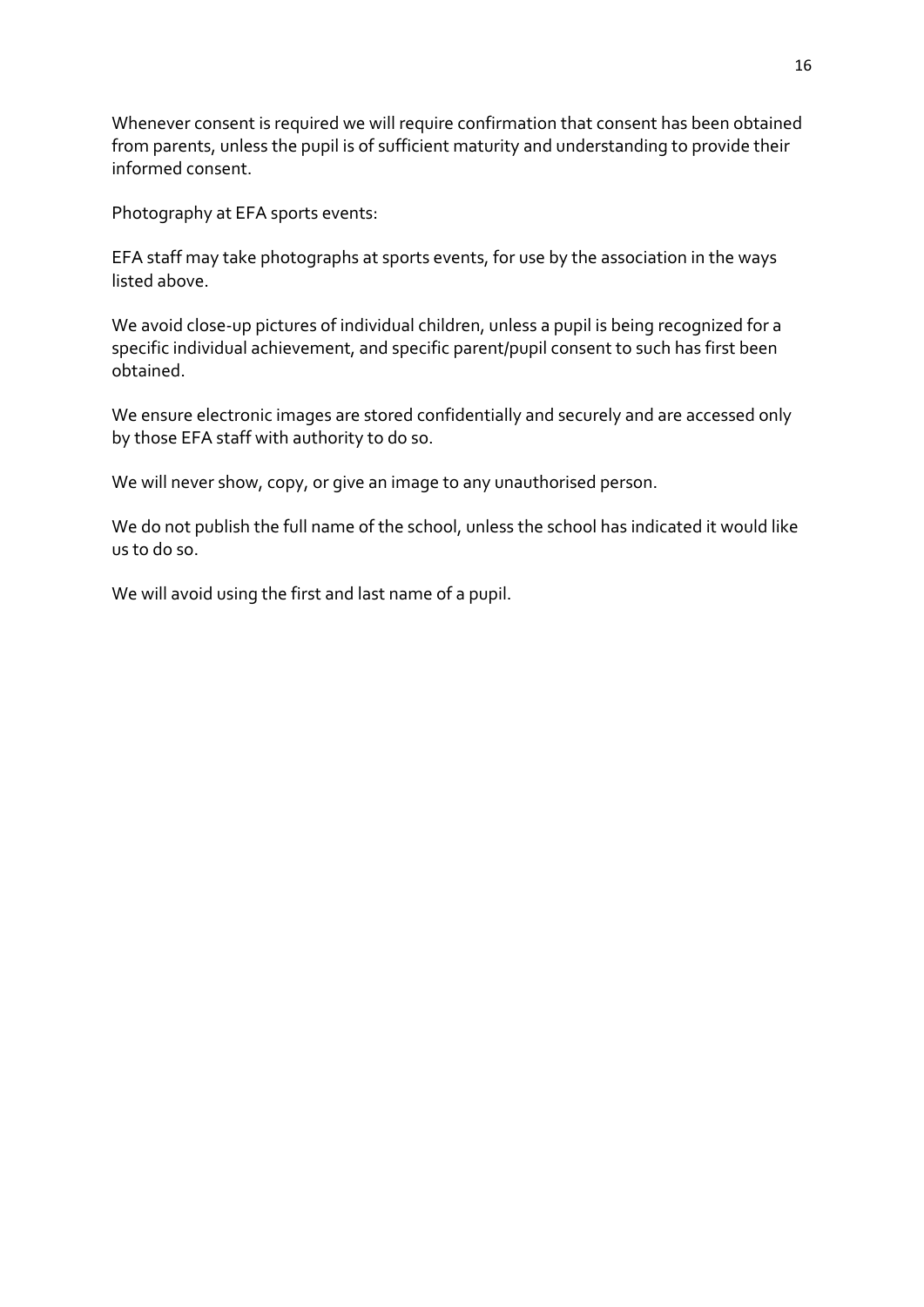# **Appendix F**

EFA Sport – Risk Assessment

| What are the risks?                                                                                                      | <b>Assess The Risk</b>                                                                                                                                                                                                                                                                                                       | <b>Evaluate the Risk</b>                                                                                                                                                                                                                                                                                                                                                                                                                                                                                                                                                                                          | <b>List Further Action</b>                                                                                                                                                                                                                                                                                                                                                                                                                                                                                                                                                                                                                                                                                                                                                                                                                                                                   |
|--------------------------------------------------------------------------------------------------------------------------|------------------------------------------------------------------------------------------------------------------------------------------------------------------------------------------------------------------------------------------------------------------------------------------------------------------------------|-------------------------------------------------------------------------------------------------------------------------------------------------------------------------------------------------------------------------------------------------------------------------------------------------------------------------------------------------------------------------------------------------------------------------------------------------------------------------------------------------------------------------------------------------------------------------------------------------------------------|----------------------------------------------------------------------------------------------------------------------------------------------------------------------------------------------------------------------------------------------------------------------------------------------------------------------------------------------------------------------------------------------------------------------------------------------------------------------------------------------------------------------------------------------------------------------------------------------------------------------------------------------------------------------------------------------------------------------------------------------------------------------------------------------------------------------------------------------------------------------------------------------|
| List significant<br>hazards which may<br>result in serious<br>harm                                                       | List who may be<br>harmed and how<br>seriously                                                                                                                                                                                                                                                                               | How likely is it that<br>the hazard could<br>cause harm? Are<br>there any existing<br>Controls?                                                                                                                                                                                                                                                                                                                                                                                                                                                                                                                   | List proposed action<br>and the person<br>responsible for it                                                                                                                                                                                                                                                                                                                                                                                                                                                                                                                                                                                                                                                                                                                                                                                                                                 |
| Organisers, officials<br>and volunteers<br>finding themselves<br>in regulated<br>unsupervised activity<br>with children. | Any children at the<br>event. The main<br>organiser of the<br>competition will<br>check their<br>workforce and<br>ensure areas at the<br>event are kept<br>separate for the<br>children e.g.<br>separate toilets and<br>changing rooms.<br><b>EFA Sports Event</b><br>Coordinator (SEC)<br>will check the<br>organisers DBS. | All staff or adults<br>who are responsible<br>for the care and<br>wellbeing of children<br>at EFA events must<br>be fully compliant<br>with Keeping<br>Children Safe in<br>Education 2016 and<br>have undertaken the<br>appropriate checks.<br>It is the school's<br>responsibility to<br>ensure compliance.<br>All organisers within<br>schools are covered<br>under these<br>quidelines. The<br>majority of qualified<br>officials will have<br>received<br>safeguarding<br>training and a DBS<br>check through the<br>respective National<br>Governing Body<br>when completing<br>their officials<br>training. | In instances where<br>the officials do not<br>have a DBS check,<br>the organiser of the<br>event will assess<br>whether the role<br>that the official will<br>fulfil at the event will<br>be regulated activity<br>or not. If it is not<br>regulated activity,<br>they are permitted<br>to officiate at the<br>event without a DBS<br>check. If they will be<br>in regulated activity<br>at the event, the<br>organiser must<br>inform EFA who will<br>carry out a DBS<br>check on the official,<br>via a licensed school,<br>in plenty of time of<br>the event. The same<br>applies to volunteers<br>at the event - the<br>organiser will assess<br>the role via their Risk<br>Assessment and if<br>the volunteer will be<br>in regulated activity<br>during the event,<br>EFA will carry out a<br>DBS check on them.<br>Separate changing<br>facilities and toilets<br>for competitors and |